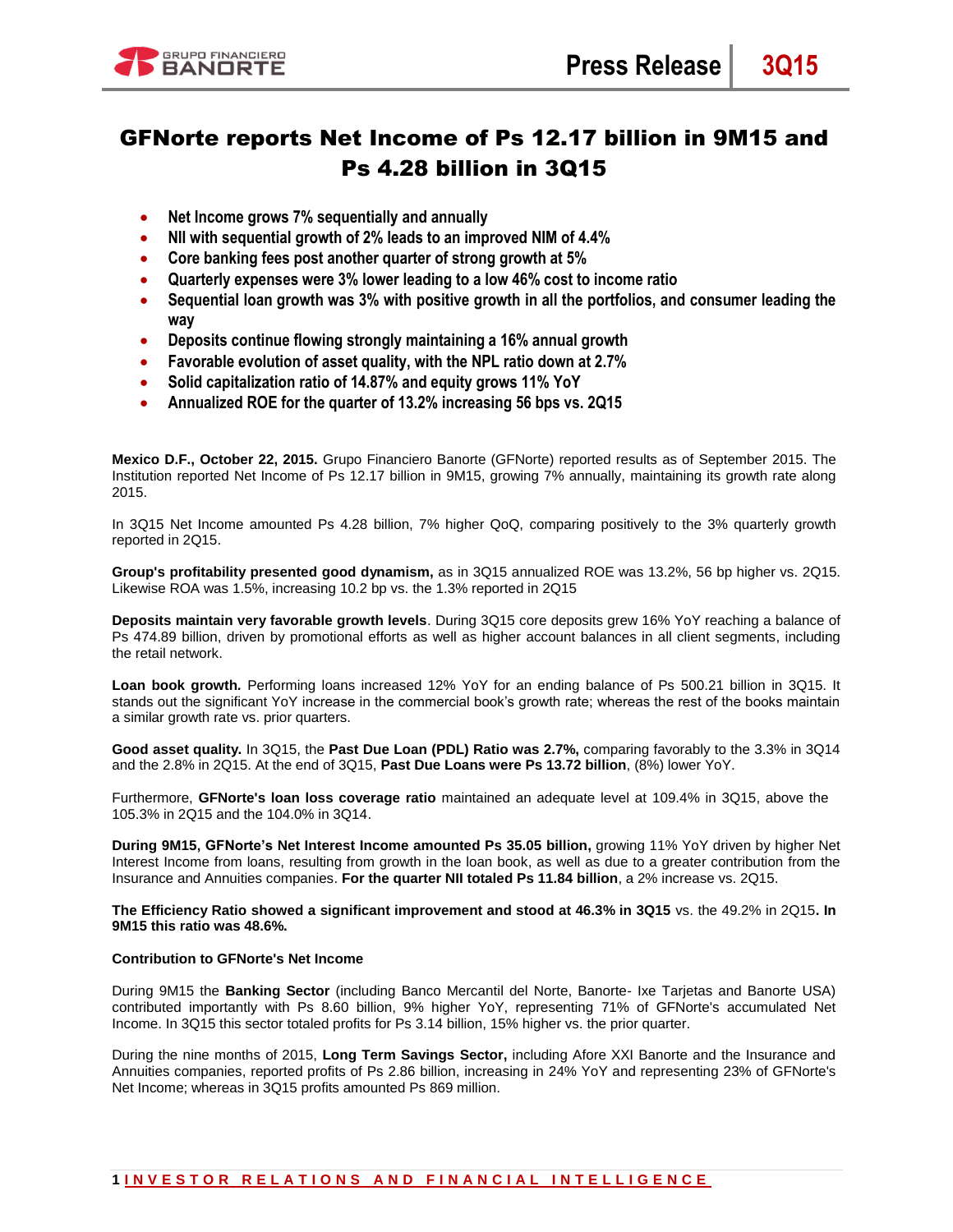

The remaining GFNorte's subsidiaries, including the Holding company, totaled profits for Ps 709 million, contributing 6% of GFNorte's net income; whereas during the quarter amounted to Ps 278 million, increasing 10% QoQ.

# **Recent Events**

## **Organizational Changes**

In August **Guillermo Chávez Eckstein** was appointed Managing Director of Credit and Risk Management reporting directly to the CEO. This position incorporates credit and risks management functions to achieve a comprehensive and efficient process to support Grupo Financiero Banorte ("GFNorte") sustainable growth in the lending business.

Guillermo has a solid career of more than 35 years in the financial sector, with experience in areas such as Corporate and Middle-market Banking, Investment Banking, Afores, Risk Management, Credit and Asset Recovery. Guillermo holds a Bachelor's Degree in Chemical Engineering from Universidad Iberoamericana and holds an MBA from IPADE.

#### **Institutional Investor Magazine's Rankings**

In September, Institutional Investor magazine announced the "Best Latin America Executive Team 2015" rankings, which were based on a survey to 535 buy-side fund managers from more than 290 institutions and 345 sell-side analysts from almost 50 firms. This survey evaluates attributes such as accessibility of senior managements, quality and depth of answers to inquiries, transparency of financial reporting and disclosure, among others.

For the sixth consecutive year, GFNorte's Management and Investor Relations team were chosen among top Mexican companies and Latin American banks.

- José Marcos Ramírez Miguel, CEO, was ranked second in Mexico and third in Latin America according to the sell-side; whereas the buy-side classified him fourth, both in the regional and domestic rankings.
- Rafael Arana de la Garza, Chief Operating and Chief Financial Officer, ranked as the best CFO in Latam according to sell-side and second by the buy-side; likewise, he obtained the second position in the Mexican ranking according to the buy-and sell side.
- Ursula Wilhelm Nieto, Executive Director of Investor Relations and Financial Intelligence took the second position in the Latin American and Mexican IRO ranking according to the sell-side and ranked third in both buy-side comparative studies.
- Moreover, the Investor Relations department was ranked second in Latin America by the sell-side and third by the buy-side; whereas in the Mexican ranking was selected the best by the sell-side and was placed second by the buy-side.
- Furthermore, for the first time Institutional Investor publish the Best Analyst-Investor Days ranking in which Banorte was ranked top by the sell-side and third by the buy-side.

|                             |      | <b>Position</b>      |      |                                       |  |
|-----------------------------|------|----------------------|------|---------------------------------------|--|
|                             |      | <b>Latin America</b> |      | <b>Mexico</b>                         |  |
| Category                    |      |                      |      | Buy-Side Sell-Side Buy-Side Sell-Side |  |
| <b>Best CEO</b>             | 4/24 | 3/18                 | 4/54 | 2/45                                  |  |
| <b>Best CFO</b>             | 2/19 | 1/18                 | 2/50 | 2/48                                  |  |
| <b>Best IR Professional</b> | 3/34 | 2/32                 | 3/54 | 2/56                                  |  |
| <b>Best IR Team</b>         | 3/32 | 2/28                 | 2/71 | 1/60                                  |  |

 **GFNorte was included in the Dow Jones Emerging Markets Sustainability Index for the second year in a row** 

In September, the Dow Jones Sustainability Indices ("DJSI") announced the inclusion of GFNorte in the Dow Jones Sustainability Index Emerging Markets (DJSI Emerging Markets) for the second year in a row, awarding